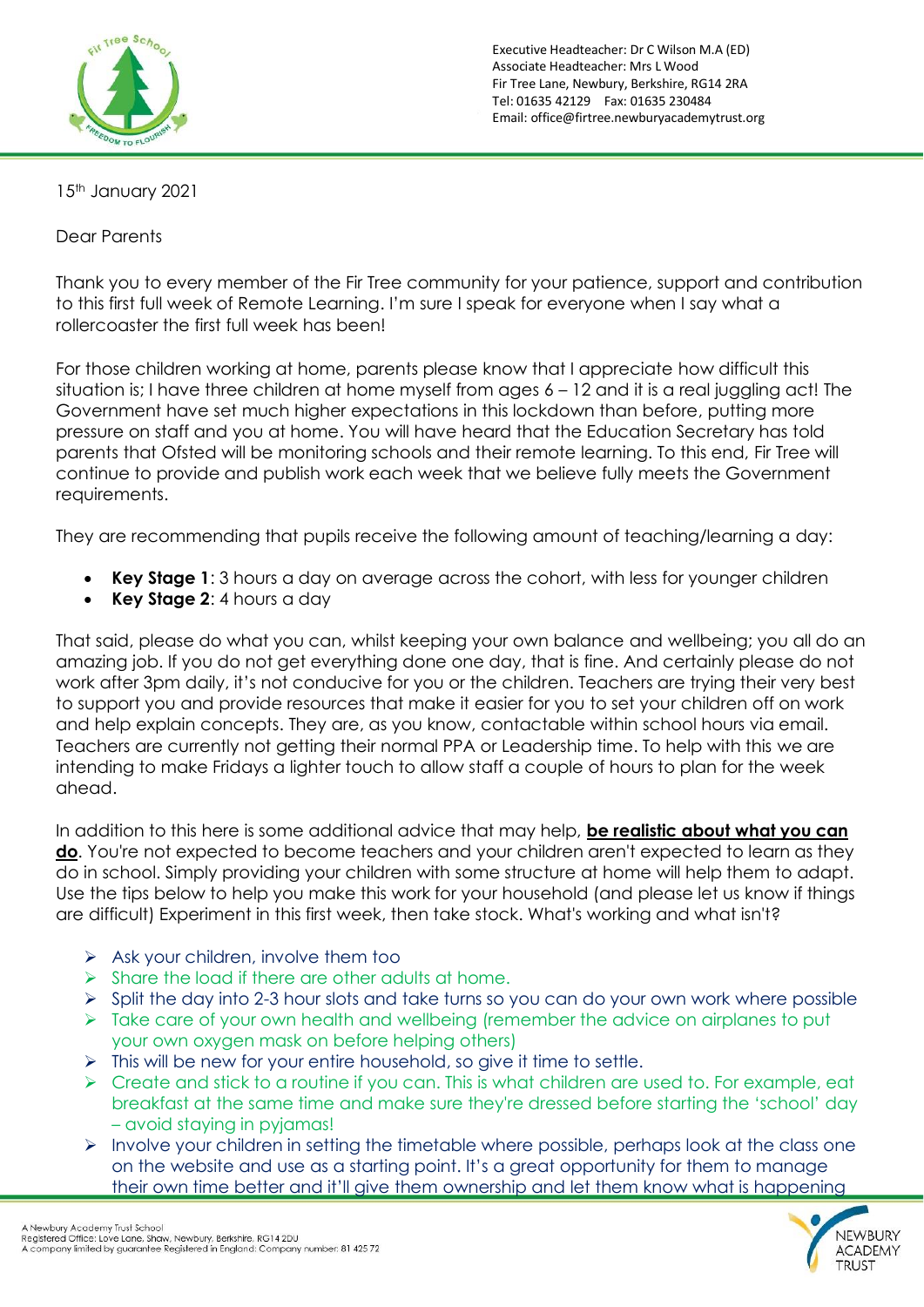each week – these will be on the home learning page the week prior to help you organise your week.

- $\triangleright$  Check in with your children and try to keep to the timetable, but be flexible. If a task/activity is going well or they want more time, let it extend where possible
- ➢ If you have more than 1 child at home, consider combining their timetables. For example, they might exercise and do maths together – see what works for your household
- ➢ Designate a working space if possible, and at the end of the day have a clear cut-off to signal school time is over
- ➢ Distinguish between weekdays and weekends, to separate school life and home life

Please note that whilst we have put together a structure for the timetable day, we understand that in your own family you may have found or be working to find a routine that works best for your own circumstances and so you may wish to run the day in a different order to suit you e.g. doing PE / fitness at a time to suit the whole family.

We are aware of families where there are challenges regarding access to suitable devices at home for remote learning and we are working hard to secure laptops that can be loaned to families who are eligible, as I mentioned previously we have only received 3 to date. I am delighted to tell you that the Greenham Trust have donated £3800 this week to help us purchase laptops for those who are disadvantaged and not accessing or struggling with remote learning. I look forward to updating you further with more details as they come.

If you require any writing materials such as paper or exercise books to support the children's learning at home, there will be a supply available from the office on Mondays from 1pm. Please email [office@firtree.newburyacademytrust.](mailto:office@firtree.newburyacademytrust)org with details of what you need so that we can organise this before you come – please don't just turn up as we need to account for all visitors.

As previously mentioned, the school is also required to monitor every child's engagement with remote learning and continue to ensure children are making progress. Our remote learning will enable us to do so as long as children/ parents engage. My leadership team will be contacting parents next week to ascertain any issues that there may be where we have yet to see evidence of engagement. Please contact your class teacher if you are unable to access Teams as staff will be recording daily the engagement/attendance they are experiencing in line with the expectations of remote learning and may be able to assist in other forms otherwise.

Online video lessons do not necessarily need to be recorded by teaching staff at the school: Oak National Academy, White Rose, Pre-recorded or voiced over power points for example, can be provided in lieu of school-led video content and we hope that you are finding this helpful.

Occasionally, there may be more or less depending on the curriculum needs for that day. When Teachers are in school supervising children this style of teaching will be occurring at least once a day. Again, there may be more depending on the work for the day and the availability of staff being able to respond. May I remind you in the event of staff absence, Teachers will be required to attend school to cover colleagues. We will continue to review our provision on a daily basis, looking to make improvements and adjustments where necessary, within the challenges we are facing.

## **Behaviour During Remote Lessons**

To ensure children working from home are fully engaged in our remote learning program during this lockdown period, it is important that children demonstrate the right approach to learning. We will be asking staff to nominate individuals who have demonstrated this level of engagement, so

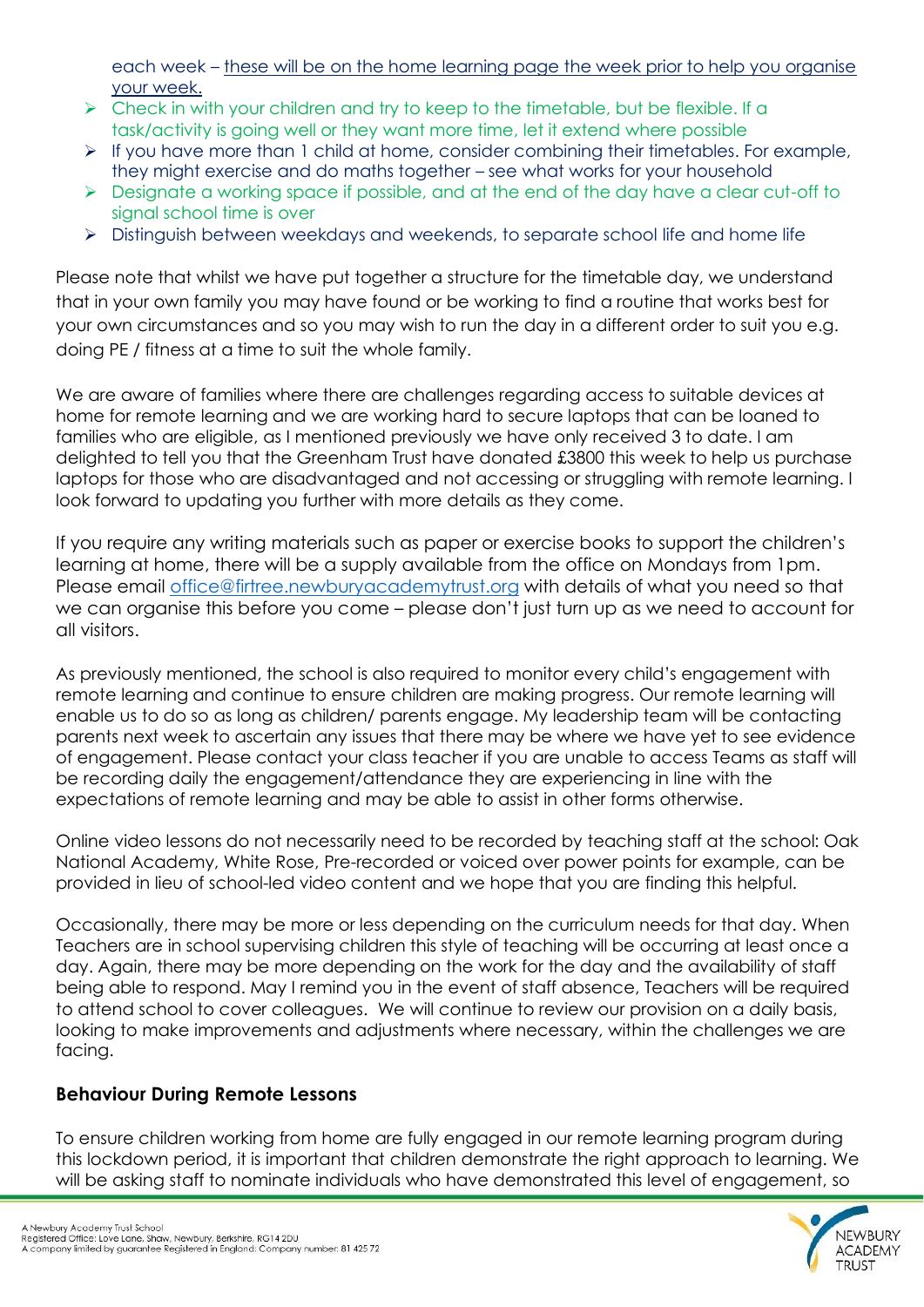we can keep you informed and celebrate this weekly through my assemblies.

Conversely, any child who disrupts the learning of others in a live lesson will, after a clear warning, be asked to leave their live lesson. In the event that this happens, we will notify you as a parent, and the teacher will later be in contact to discuss this with you. This also stands for inappropriate and acceptable usage of Teams. We have emailed out our Parent and Carer Commitment for Remote Learning and the Pupil and Parent Agreement for Online Learning today, and class teachers will also be discussing these with the children next week.

Remember to send me through any news or pictures that will help keep everyone's spirits up!

**This week:** Jyson 12/11/2021 Nunts eur epos. nort do the ganing to errory sil rite,

**Thank you to Heath in Year 2 for sharing his PSHE work this week; his dream and goal for end of Year 2 – love this!!!**

**Well done to Megan in Year 2 who shared her fantastic PE**





**Nom, nom Beau (Year 2) and Penny (Year 5) had a delicious tea party as part of Year 2s French day last week!!**

**Congratulations to Logan in Year 4 who has achieved his 100 nights Reading – well done Logan, keep it up!**

**Millie in Year 5 has built an entire computer from scratch that she got for Christmas – wow! Well done Millie!**



I'm also delighted to share with you the results of our Times Tables Rock Stars Battle below. Congratulations **Donnington!**